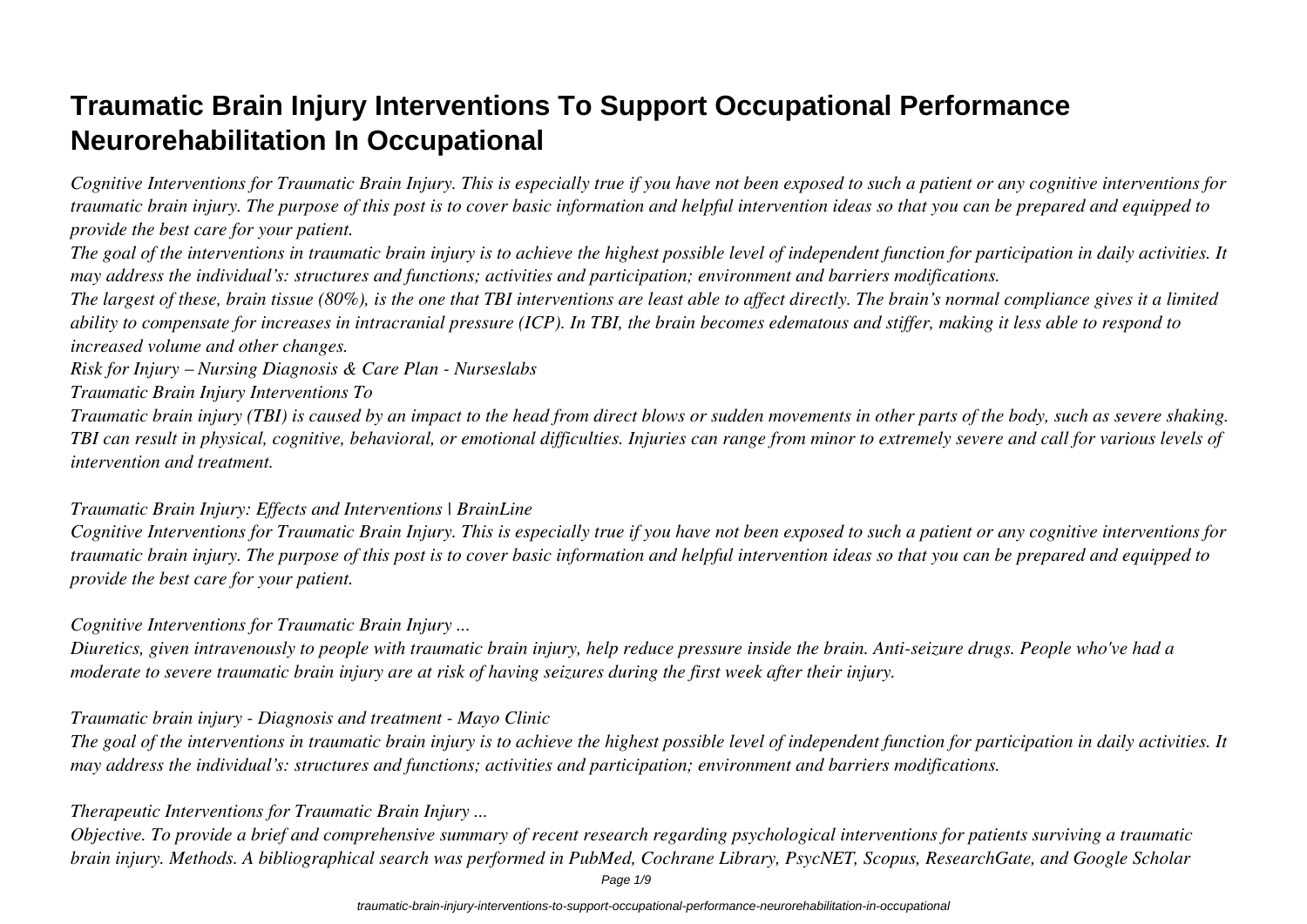*online databases. Analysis included distribution by year of publication, age stage of participants ...*

#### *Psychological Intervention in Traumatic Brain Injury Patients*

*The largest of these, brain tissue (80%), is the one that TBI interventions are least able to affect directly. The brain's normal compliance gives it a limited ability to compensate for increases in intracranial pressure (ICP). In TBI, the brain becomes edematous and stiffer, making it less able to respond to increased volume and other changes.*

#### *Caring for patients with traumatic brain injuries: Are you ...*

*Nurse Interventions for Critically Ill Traumatic Brain Injury Patient Neurophysiological Interventions Nurses in the ICU reported being responsible for monitoring and maintaining various physiological parameters to ensure neurological stability in patients.*

#### *Nursing Interventions for Critically Ill Traumatic Brain ...*

*ABSTRACT: Students who have sustained a traumatic brain injury (TBI) return to the school setting with a range of cognitive, psychosocial, and physical deficits that can significantly affect their academic functioning. Successful educational reintegration for students with TBI requires careful assessment of each child's unique needs and abilities and the selection of classroom interventions designed to meet those needs.*

#### *Classroom Interventions for Students with Traumatic Brain ...*

*Traumatic Brain Injury Nursing Management. Also known as head injury. Is the disruption of normal brain function due to trauma-related injury resulting in compromised neurologic function resulting in focal or diffuse symptoms. Motor vehicle accidents are the most common etiology of injury.*

#### *Traumatic Brain Injury Nursing Management - RNpedia*

*During an inspection of a roof that needed repair, Kevin fell 28 feet onto concrete, sustaining a traumatic brain injury (TBI). Kevin required a ventilator, feeding tube, and tracheostomy and remained in the intensive care unit for 1 month before being transferred to an inpatient rehabilitation hospital.*

#### *Occupational Therapy Interventions for Adults With ...*

*Mild traumatic brain injury (mTBI) is defined as the presence of head trauma, a Glasgow Coma Scale (GCS) score of 13 to 15, and at least one of the following four criteria: any period of loss of consciousness; any loss of memory for events immediately before or after the accident; any alteration in mental state at the time of the accident (for ...*

#### *Interventions provided in the acute phase for mild ...*

*Interventions that enhance a patient's activity and participation through modification of contextual factors may be warranted, even if the prognosis for improved body structure/function is limited. See ASHA's Person-Centered Focus on Function: Traumatic Brain Injury [PDF] for an example of goal setting consistent with ICF.*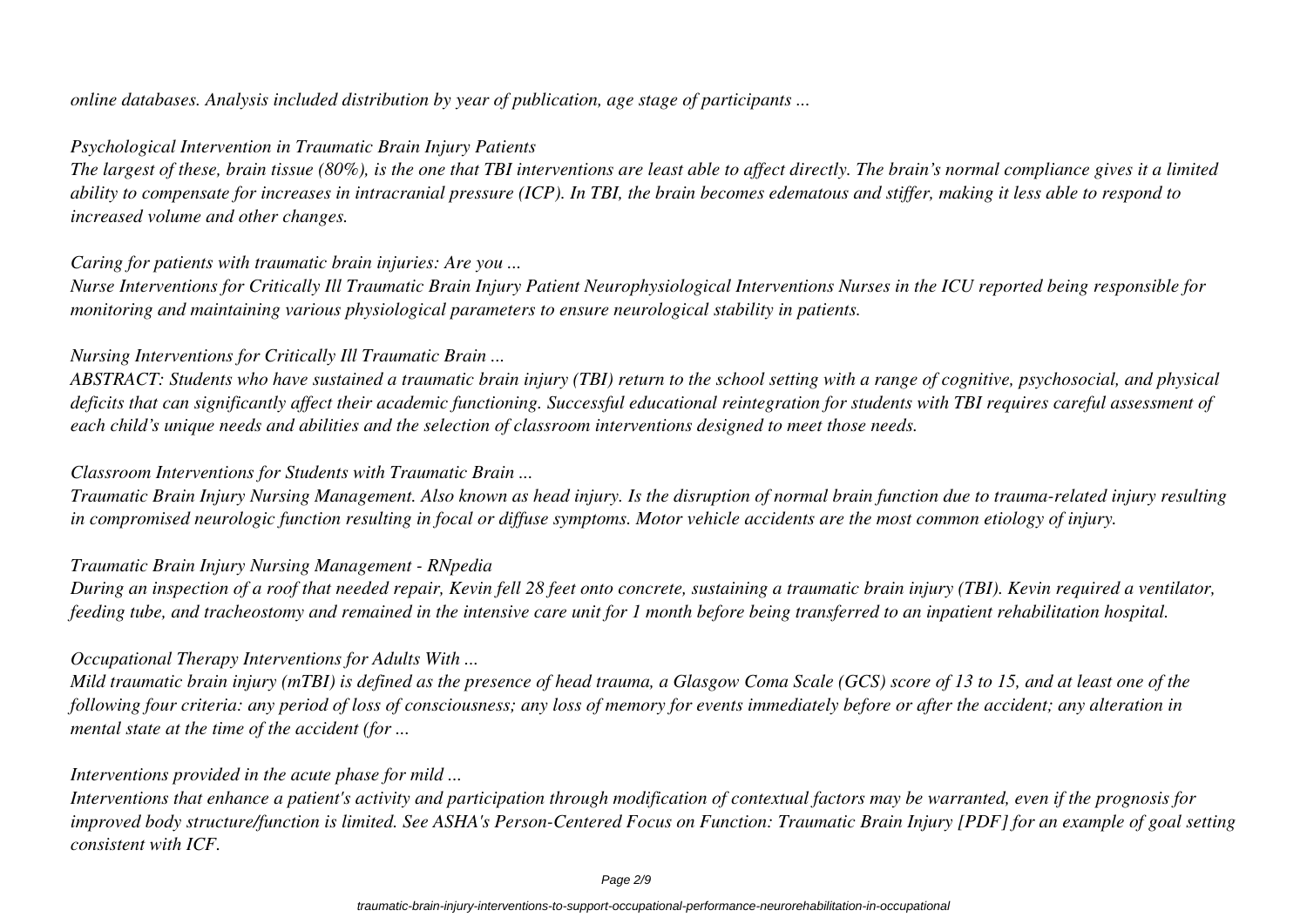#### *Traumatic Brain Injury in Adults: Treatment*

*If patient has a traumatic brain injury, use the Emory cubicle bed. Special beds can be an efficient and useful alternative to restraints and can help keep the patient safe during periods of confusion and anxiety. If patient has a new onset of confusion (delirium), render reality orientation when interacting with him or her.*

#### *Risk for Injury – Nursing Diagnosis & Care Plan - Nurseslabs*

*Definition. Traumatic brain injury (TBI), a form of acquired brain injury, occurs when a sudden trauma causes damage to the brain. TBI can result when the head suddenly and violently hits an object, or when an object pierces the skull and enters brain tissue. Symptoms of a TBI can be mild, moderate, or severe, depending on the extent...*

#### *Traumatic Brain Injury Information Page | National ...*

*A traumatic brain injury (TBI) occurs following an impact to the head which then causes disruption to the brain tissue (Mauk 2012). These head injuries can be classed as either non-penetrating injuries (closed head injuries) or penetrating, which means that something has impacted the head and pierced through the scalp, skull or brain (Mauk 2012).*

#### *Traumatic Brain Injuries | Ausmed*

*Home / Low Incidence / Traumatic Brain Injury Access training materials on The Growing Brain Training padlet . Baby Brain Map : The Baby Brain Map provided by Zero To Three allows you to choose an age range and then explore areas of development.*

#### *Traumatic Brain Injury - Early Intervention Technical ...*

*Those who survive traumatic brain injury may experience anxiety, agitation, memory impairments, and behavioral changes. When managing the immediate and long-term consequences of such injuries, clinicians have many pharmacological options, including psychostimulants, antidepressants, antiparkinsonian agents, and anticonvulsants.*

#### *Pharmacological interventions for traumatic brain injury ...*

*Ways Faculty Can Help Students with Traumatic Brain Injury/Acquired Brain Impairment. There is a range of inclusive teaching strategies that can assist all students to learn but there are some specific strategies that are useful in teaching a group which includes students with Traumatic Brain Injury/Acquired Brain Impairment.*

#### **Traumatic Brain Injury Interventions To**

Nurse Interventions for Critically Ill Traumatic Brain Injury Patient Neurophysiological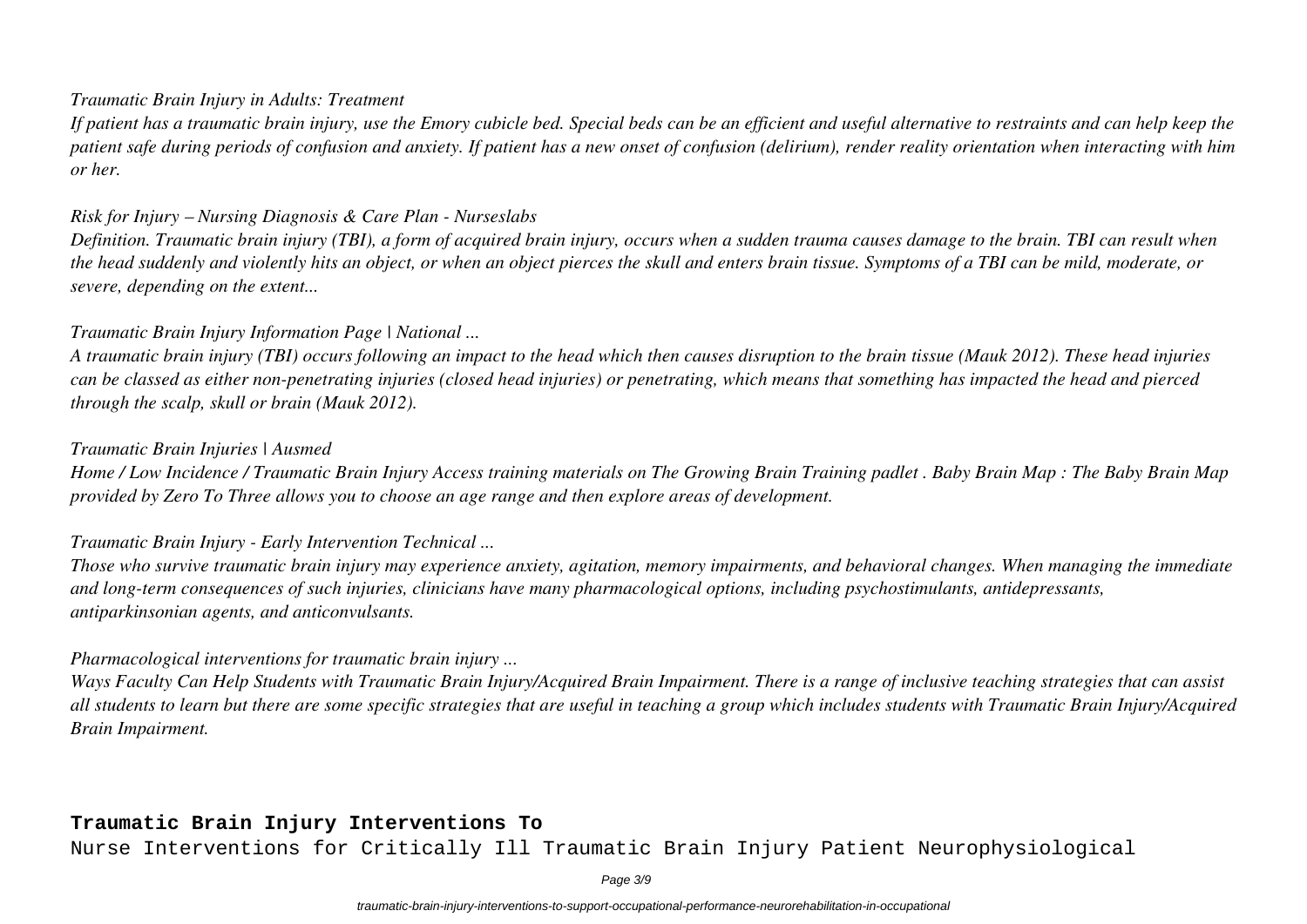# Interventions Nurses in the ICU reported being responsible for monitoring and maintaining

various physiological parameters to ensure neurological stability in patients.

Ways Faculty Can Help Students with Traumatic Brain Injury/Acquired Brain Impairment. There is a range of inclusive teaching strategies that can assist all students to learn but there are some specific strategies that are useful in teaching a group which includes students with Traumatic Brain Injury/Acquired Brain Impairment.

Objective. To provide a brief and comprehensive summary of recent research regarding psychological interventions for patients surviving a traumatic brain injury. Methods. A bibliographical search was performed in PubMed, Cochrane Library, PsycNET, Scopus, ResearchGate, and Google Scholar online databases. Analysis included distribution by year of publication, age stage of participants ...

Traumatic brain injury (TBI) is caused by an impact to the head from direct blows or sudden movements in other parts of the body, such as severe shaking. TBI can result in physical, cognitive, behavioral, or emotional difficulties. Injuries can range from minor to extremely severe and call for various levels of intervention and treatment.

Mild traumatic brain injury (mTBI) is defined as the presence of head trauma, a Glasgow Coma Scale (GCS) score of 13 to 15, and at least one of the following four criteria: any period of loss of consciousness; any loss of memory for events immediately before or after the accident; any alteration in mental state at the time of the accident (for ...

**Nursing Interventions for Critically Ill Traumatic Brain ...**

Interventions that enhance a patient's activity and participation through modification of contextual factors may be warranted, even if the prognosis for improved body structure/function is limited. See ASHA's Person-Centered Focus on Function: Traumatic Brain Injury [PDF] for an example of goal setting consistent with ICF.

#### **Home / Low Incidence / Traumatic Brain Injury Access training materials on The Growing Brain Training padlet . Baby Brain Map : The Baby Brain Map provided by Zero To Three allows you to choose an age range and then explore areas of development.**

**Those who survive traumatic brain injury may experience anxiety, agitation, memory impairments, and behavioral changes. When managing the immediate and long-term consequences of such injuries, clinicians have many pharmacological options, including psychostimulants, antidepressants, antiparkinsonian agents, and anticonvulsants. Traumatic Brain Injury: Effects and Interventions | BrainLine**

*Cognitive Interventions for Traumatic Brain Injury ...*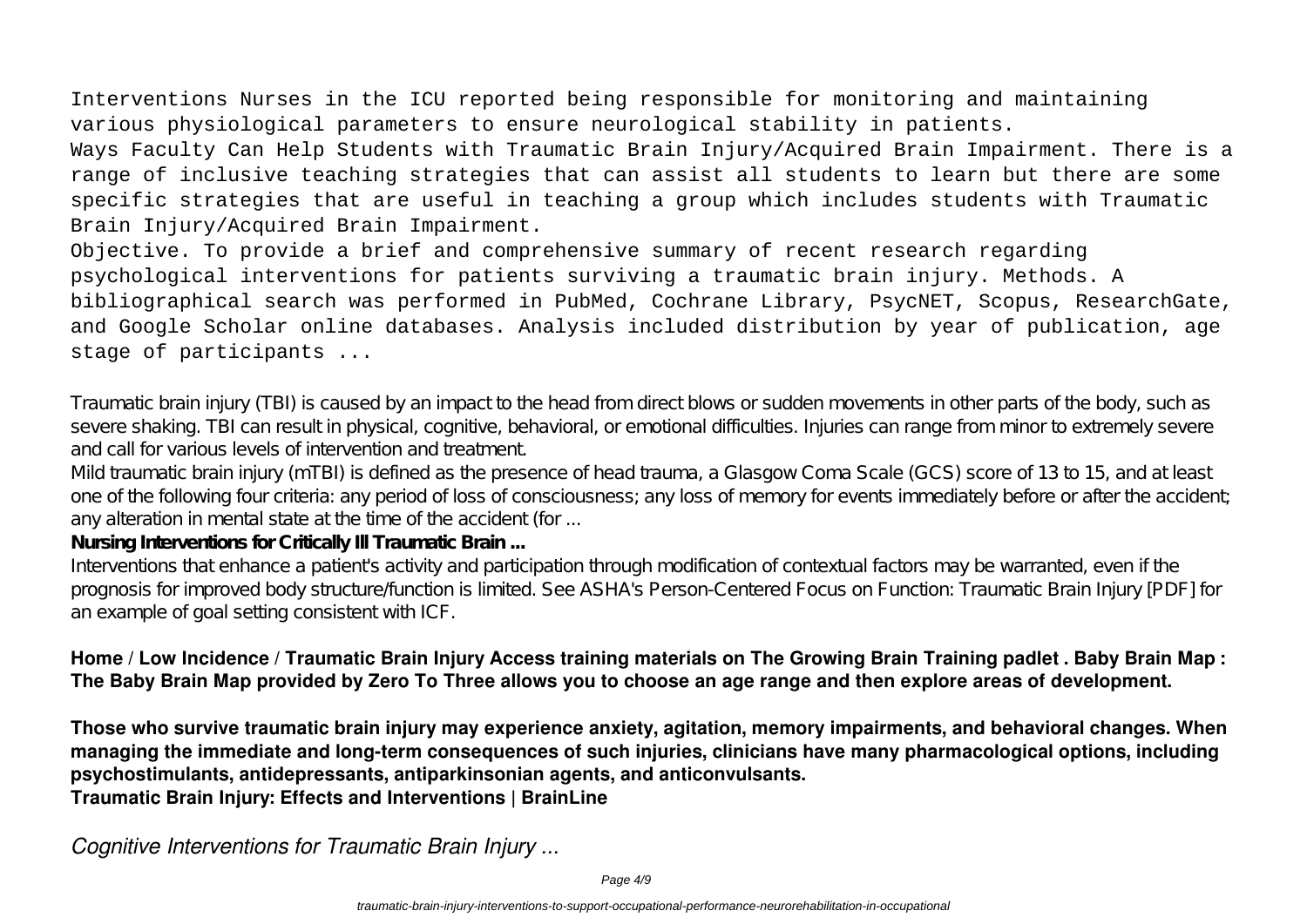*Definition. Traumatic brain injury (TBI), a form of acquired brain injury, occurs when a sudden trauma causes damage to the brain. TBI can result when the head suddenly and violently hits an object, or when an object pierces the skull and enters brain tissue. Symptoms of a TBI can be mild, moderate, or severe, depending on the extent... Pharmacological interventions for traumatic brain injury ...*

*Therapeutic Interventions for Traumatic Brain Injury ...*

A traumatic brain injury (TBI) occurs following an impact to the head which then causes disruption to the brain tissue (Mauk 2012). These head injuries can be classed as either non-penetrating injuries (closed head injuries) or penetrating, which means that something has impacted the head and pierced through the scalp, skull or brain (Mauk 2012).

Traumatic Brain Injuries | Ausmed Traumatic brain injury - Diagnosis and treatment - Mayo Clinic

#### **Caring for patients with traumatic brain injuries: Are you ...**

ABSTRACT: Students who have sustained a traumatic brain injury (TBI) return to the school setting with a range of cognitive, psychosocial, and physical deficits that can significantly affect their academic functioning. Successful educational reintegration for students with TBI requires careful assessment of each child's unique needs and abilities and the selection of classroom interventions designed to meet those needs. Diuretics, given intravenously to people with traumatic brain injury, help reduce pressure inside the brain. Anti-seizure drugs. People who've had a moderate to severe traumatic brain injury are at risk of having seizures during the first week after their injury. **Interventions provided in the acute phase for mild ...**

### **Psychological Intervention in Traumatic Brain Injury Patients**

If patient has a traumatic brain injury, use the Emory cubicle bed. Special beds can be an efficient and useful alternative to restraints and can help keep the patient safe during periods of confusion and anxiety. If patient has a new onset of confusion (delirium), render reality orientation when interacting with him or her.

## **Traumatic Brain Injury Interventions To**

Traumatic brain injury (TBI) is caused by an impact to the head from direct blows or sudden movements in

Page 5/9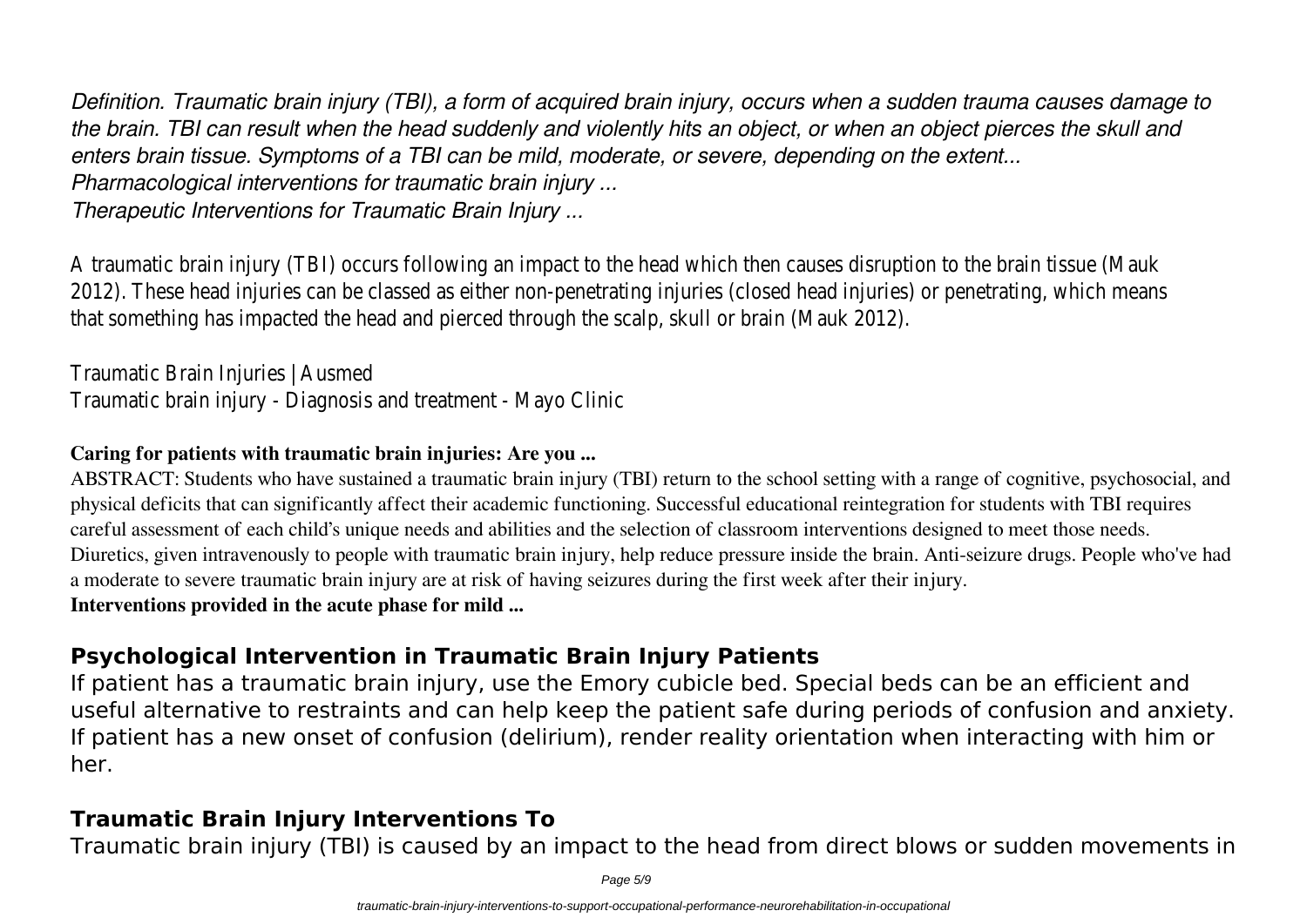other parts of the body, such as severe shaking. TBI can result in physical, cognitive, behavioral, or emotional difficulties. Injuries can range from minor to extremely severe and call for various levels of intervention and treatment.

## **Traumatic Brain Injury: Effects and Interventions | BrainLine**

Cognitive Interventions for Traumatic Brain Injury. This is especially true if you have not been exposed to such a patient or any cognitive interventions for traumatic brain injury. The purpose of this post is to cover basic information and helpful intervention ideas so that you can be prepared and equipped to provide the best care for your patient.

## **Cognitive Interventions for Traumatic Brain Injury ...**

Diuretics, given intravenously to people with traumatic brain injury, help reduce pressure inside the brain. Anti-seizure drugs. People who've had a moderate to severe traumatic brain injury are at risk of having seizures during the first week after their injury.

## **Traumatic brain injury - Diagnosis and treatment - Mayo Clinic**

The goal of the interventions in traumatic brain injury is to achieve the highest possible level of independent function for participation in daily activities. It may address the individual's: structures and functions; activities and participation; environment and barriers modifications.

## **Therapeutic Interventions for Traumatic Brain Injury ...**

Objective. To provide a brief and comprehensive summary of recent research regarding psychological interventions for patients surviving a traumatic brain injury. Methods. A bibliographical search was performed in PubMed, Cochrane Library, PsycNET, Scopus, ResearchGate, and Google Scholar online databases. Analysis included distribution by year of publication, age stage of participants ...

## **Psychological Intervention in Traumatic Brain Injury Patients**

The largest of these, brain tissue (80%), is the one that TBI interventions are least able to affect directly. The brain's normal compliance gives it a limited ability to compensate for increases in intracranial Page 6/9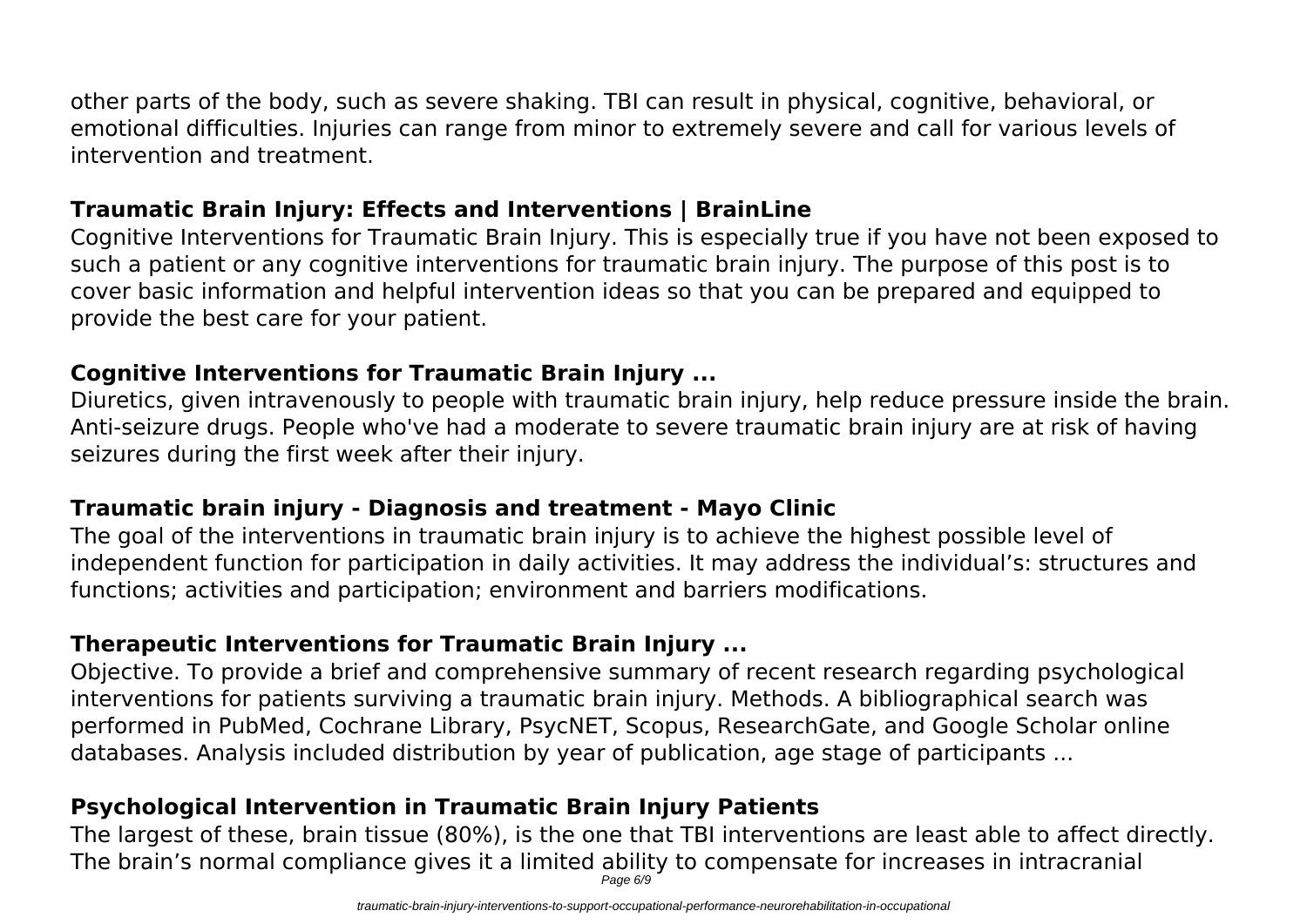pressure (ICP). In TBI, the brain becomes edematous and stiffer, making it less able to respond to increased volume and other changes.

## **Caring for patients with traumatic brain injuries: Are you ...**

Nurse Interventions for Critically Ill Traumatic Brain Injury Patient Neurophysiological Interventions Nurses in the ICU reported being responsible for monitoring and maintaining various physiological parameters to ensure neurological stability in patients.

## **Nursing Interventions for Critically Ill Traumatic Brain ...**

ABSTRACT: Students who have sustained a traumatic brain injury (TBI) return to the school setting with a range of cognitive, psychosocial, and physical deficits that can significantly affect their academic functioning. Successful educational reintegration for students with TBI requires careful assessment of each child's unique needs and abilities and the selection of classroom interventions designed to meet those needs.

## **Classroom Interventions for Students with Traumatic Brain ...**

Traumatic Brain Injury Nursing Management. Also known as head injury. Is the disruption of normal brain function due to trauma-related injury resulting in compromised neurologic function resulting in focal or diffuse symptoms. Motor vehicle accidents are the most common etiology of injury.

## **Traumatic Brain Injury Nursing Management - RNpedia**

During an inspection of a roof that needed repair, Kevin fell 28 feet onto concrete, sustaining a traumatic brain injury (TBI). Kevin required a ventilator, feeding tube, and tracheostomy and remained in the intensive care unit for 1 month before being transferred to an inpatient rehabilitation hospital.

## **Occupational Therapy Interventions for Adults With ...**

Mild traumatic brain injury (mTBI) is defined as the presence of head trauma, a Glasgow Coma Scale (GCS) score of 13 to 15, and at least one of the following four criteria: any period of loss of consciousness; any loss of memory for events immediately before or after the accident; any alteration in mental state at Page 7/9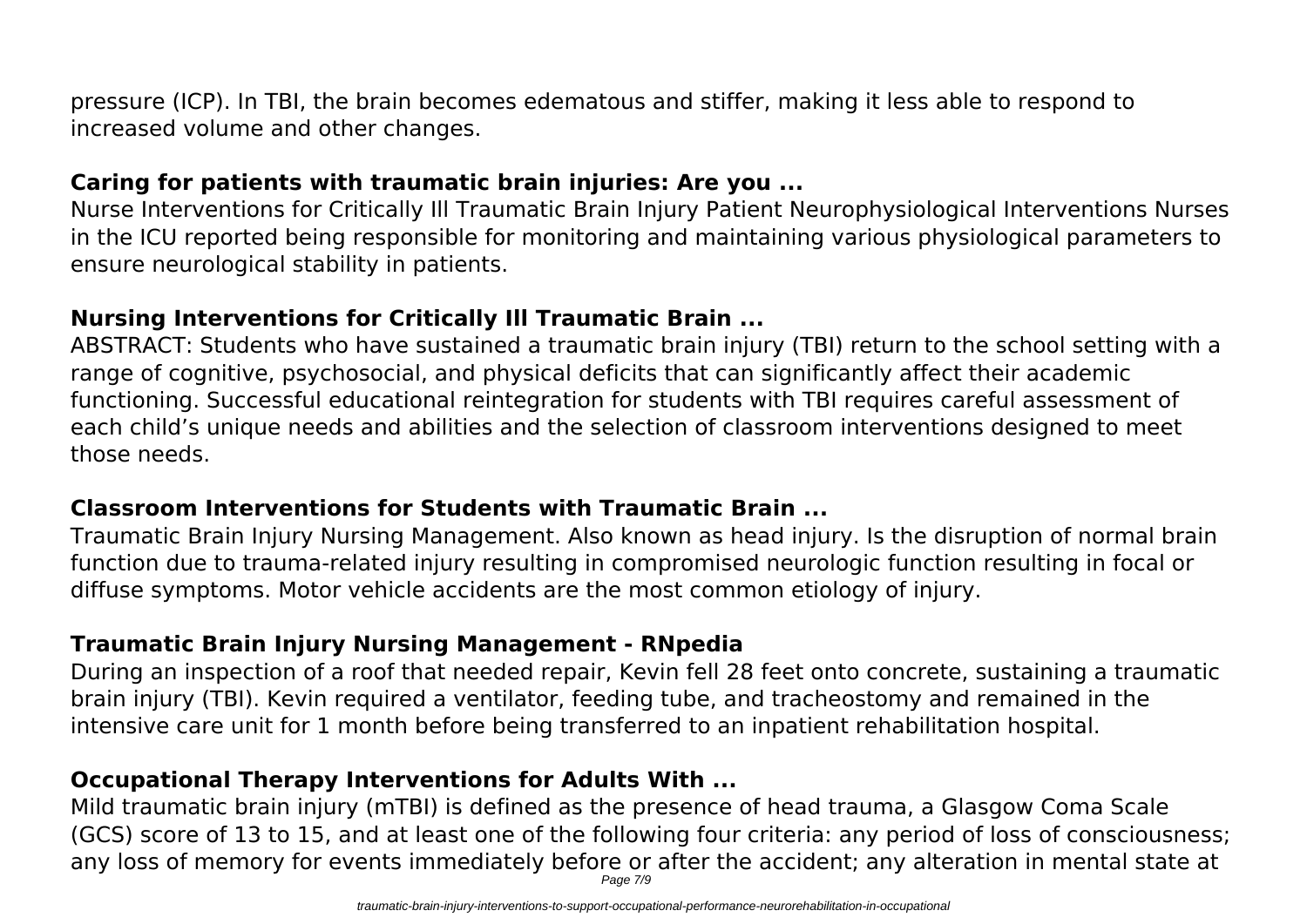the time of the accident (for ...

## **Interventions provided in the acute phase for mild ...**

Interventions that enhance a patient's activity and participation through modification of contextual factors may be warranted, even if the prognosis for improved body structure/function is limited. See ASHA's Person-Centered Focus on Function: Traumatic Brain Injury [PDF] for an example of goal setting consistent with ICF.

## **Traumatic Brain Injury in Adults: Treatment**

If patient has a traumatic brain injury, use the Emory cubicle bed. Special beds can be an efficient and useful alternative to restraints and can help keep the patient safe during periods of confusion and anxiety. If patient has a new onset of confusion (delirium), render reality orientation when interacting with him or her.

## **Risk for Injury – Nursing Diagnosis & Care Plan - Nurseslabs**

Definition. Traumatic brain injury (TBI), a form of acquired brain injury, occurs when a sudden trauma causes damage to the brain. TBI can result when the head suddenly and violently hits an object, or when an object pierces the skull and enters brain tissue. Symptoms of a TBI can be mild, moderate, or severe, depending on the extent...

## **Traumatic Brain Injury Information Page | National ...**

A traumatic brain injury (TBI) occurs following an impact to the head which then causes disruption to the brain tissue (Mauk 2012). These head injuries can be classed as either non-penetrating injuries (closed head injuries) or penetrating, which means that something has impacted the head and pierced through the scalp, skull or brain (Mauk 2012).

## **Traumatic Brain Injuries | Ausmed**

Home / Low Incidence / Traumatic Brain Injury Access training materials on The Growing Brain Training padlet . Baby Brain Map : The Baby Brain Map provided by Zero To Three allows you to choose an age Page 8/9